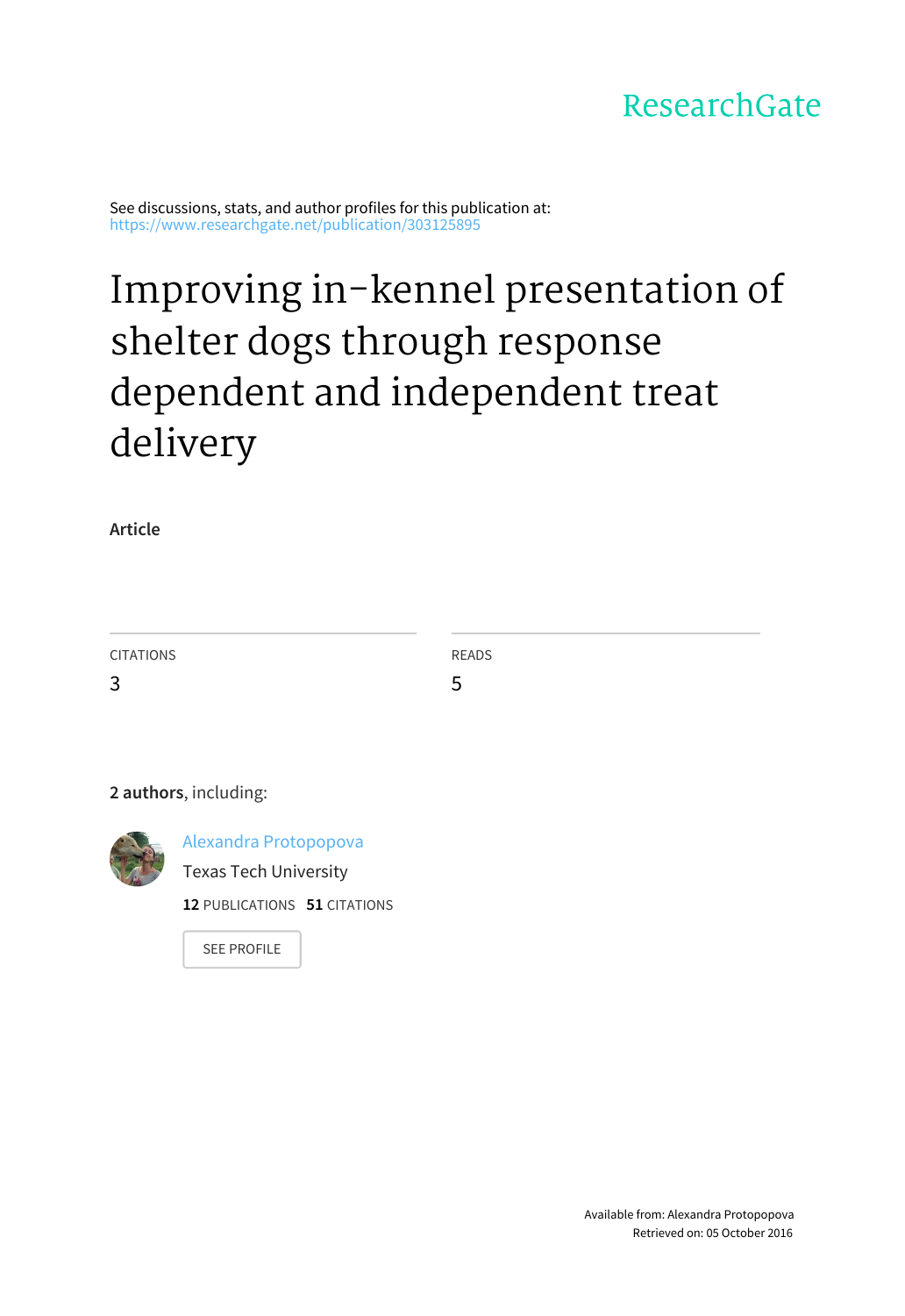JOURNAL OF APPLIED BEHAVIOR ANALYSIS 2015, 48, 1–12 NUMBER 3 (FALL)

# IMPROVING IN-KENNEL PRESENTATION OF SHELTER DOGS THROUGH RESPONSE-DEPENDENT AND RESPONSE-INDEPENDENT TREAT DELIVERY

#### ALEXANDRA PROTOPOPOVA

UNIVERSITY OF FLORIDA

AND

#### CLIVE D. L. WYNNE

ARIZONA STATE UNIVERSITY

In a sequence of studies, we evaluated 2 behavioral interventions designed to decrease undesirable in-kennel behaviors of shelter dogs. In Experiment 1, we compared the efficacy of a simple pairing of person with food (response-independent treat delivery) to an increasing interval differentialreinforcement-of-other-behavior (DRO) procedure and a control condition. Both procedures decreased the median percentage of undesirable behavior from baseline (88.13%, interquartile range  $[IQR] = 52.78\%$  and 66.43%,  $IQR = 89.06\%$  respectively), and the control condition increased behavior by 15.13% (IQR = 32.08%),  $H(2) = 6.49$ ,  $p = .039$ . In Experiment 2, we assessed the efficacy of a response-independent procedure on the whole shelter population. We found a 68% decrease from baseline in the number of dogs that behaved undesirably ( $U = -4.16$ ,  $p < .001$ ). Our results suggest that a response-independent procedure is equivalent in efficacy to a DRO procedure to decrease undesirable in-kennel behavior of shelter dogs.

Key words: adoption, animal behavior, animal welfare, shelter dogs

Millions of dogs are euthanized each year in animal shelters because of a lack of adoptive homes (ASPCA, 2011). Even for those animals that are eventually adopted, the extended stay in an environmentally deprived kennel, often in social isolation, may pose serious behavioral health risks (see review by Wells, 2004). Solving the problem of pet overpopulation may require several different approaches. Programs may focus on many aspects of the human–animal bond, such as reducing relinquishment of pet dogs into

shelters, encouraging the sterilization of pets, and promoting adoption rather than buying from a breeder or pet store. Improving adoption rates for dogs already at the animal shelter is an approach that has recently received attention from researchers.

Currently, several types of largely unvalidated behavioral programs exist that are designed to promote appropriate behavior in kenneled dogs. The programs may be categorized broadly as enrichment programs that mainly focus on targeting the motivation behind the inappropriate in-kennel behaviors, such as providing additional exercise (e.g., Pooch to 5K, poochto5k.com; Playing for Life, dogsplayingforlife. com). Other programs are more direct in attempting to reduce behavior through operant conditioning methods, such as training dogs to sit when a trainer approaches the kennel, or through encouraging appropriate approach behavior, such as pairing the trainer with food (e.g., Open Paw, www.openpaw.org). Luescher and

We thank the administration, staff, and dogs of Alachua County Animal Services; Nathaniel J. Hall for assistance in graphing; and Brian A. Iwata for helpful advice. We also thank Jennifer Higgins for assistance with data collection and Brooklyn Howard and Jaclyn Haft for assistance with data coding.

Correspondence concerning this article should be addressed to Alexandra Protopopova, Department of Psychology, University of Florida, Gainesville, Florida 32611 (e-mail: aprotopo@ufl.edu).

doi: 10.1002/jaba.217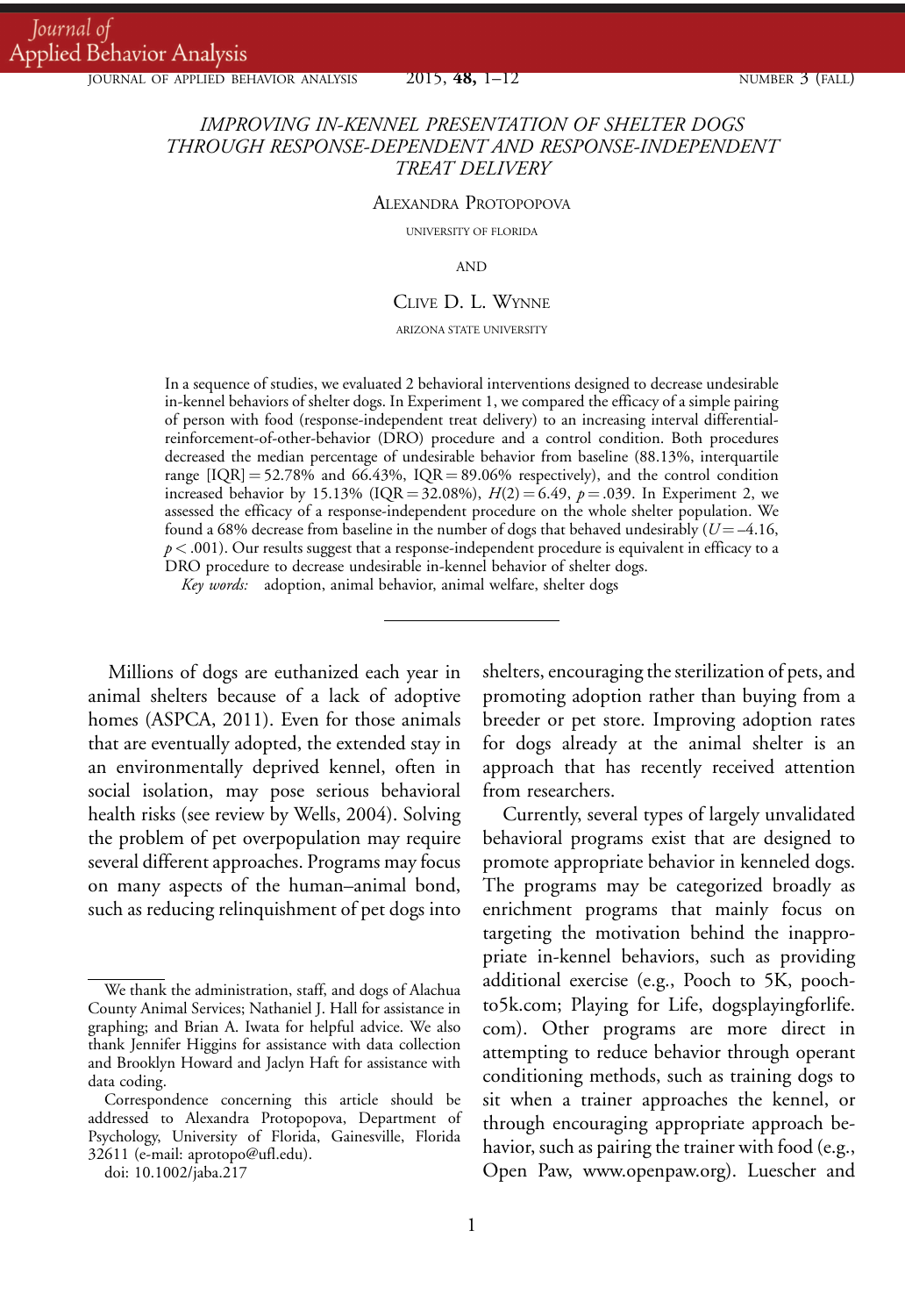Medlock (2009) encouraged the dogs in their study to decrease barking in the kennel by delivering food contingent on the absence of barking. Furthermore, the volunteers were told to throw food treats into the kennel each time they passed by the dogs, thus pairing the visual stimulation of person with food in an attempt to encourage approach behavior. The authors found that such an intervention in conjunction with a variety of other out-of-kennel obedience exercises (e.g., sitting on command, not jumping on visitors, and walking on a loose leash) increased adoption rates. The effects of inkennel training on dog behavior were not clear, because no behavioral data were collected. More recently, Herron, Kirby-Madden, and Lord (2014) assessed the effects of an in-kennel training program on adoption rates. The program consisted of training the dogs to make eye contact, not to bark, to sit or lie down, and to approach the front of the kennel. All food was delivered by experimenters contingent on appropriate behavior. Herron et al. found that although the dogs' target behavior increased, adoption rates were unaffected. The mixed success of these training programs may be a result of the target behaviors being chosen based on assumptions and questionnaire data on what makes dogs attractive to adopters (Wells & Hepper, 1992) rather than on observational data. Also, before the effects of training on adoption rates are assessed, the first step must be to evaluate which, if any, in-kennel training programs are capable of reducing inappropriate behavior.

Protopopova, Mehrkam, Boggess, and Wynne (2014) found that leaning on the kennel walls, increased activity, and facing away from the front of the kennel predicted a longer time to adoption. Dogs that leaned or rubbed on the kennel walls had a stay at the shelter that increased by a median of 30 days. Dogs that engaged in back-and-forth motion in the kennel had a stay increased by 24 days. Dogs that faced away from the front of the kennel had a stay increased by 15 days. No behaviors that decreased length of stay were found, suggesting that adopters focus more on the undesirable behaviors than on the desirable behaviors (Protopopova et al.). These observational findings provide a starting point for a systematic evaluation of training programs and, subsequently, an assessment of targeted training to affect adoption rates. Thus, in a sequence of experiments, we aimed to assess the efficacy of two interventions to reduce undesirable inkennel behavior of shelter dogs (where undesirable means "likely to prolong the time to adoption," as found in Protopopova et al.).

The aim of the first experiment was to compare two procedures to improve in-kennel presentation: withholding food reinforcement for undesirable in-kennel behavior while reinforcing other behavior deemed to be desirable (differential reinforcement of other behavior [DRO]) and simply pairing the visual presentation of a person with food (response-independent treat delivery). A response-independent procedure was included in the evaluation because of practical benefits to animal shelters. Responsedependent procedures such as DRO require trainers to observe the animal's behavior and adjust their own behavior as a consequence of the animal's behavior. However, a response-independent procedure does not require expertise or observation of the animal's behavior. Therefore, we explored whether simple pairing of a person with food reduced undesirable behavior in shelter dogs as reliably as a more labor-intensive DRO procedure.

The aim of the second experiment was to assess the efficacy of the response-independent pairing procedure as a whole-shelter intervention. Because most animal shelters in the U.S. are managed on scarce private donations or limited public funds, any intervention must be efficient in decreasing inappropriate behavior in many animals at once. This experiment assessed the percentage of animals at a shelter that would benefit from this type of intervention.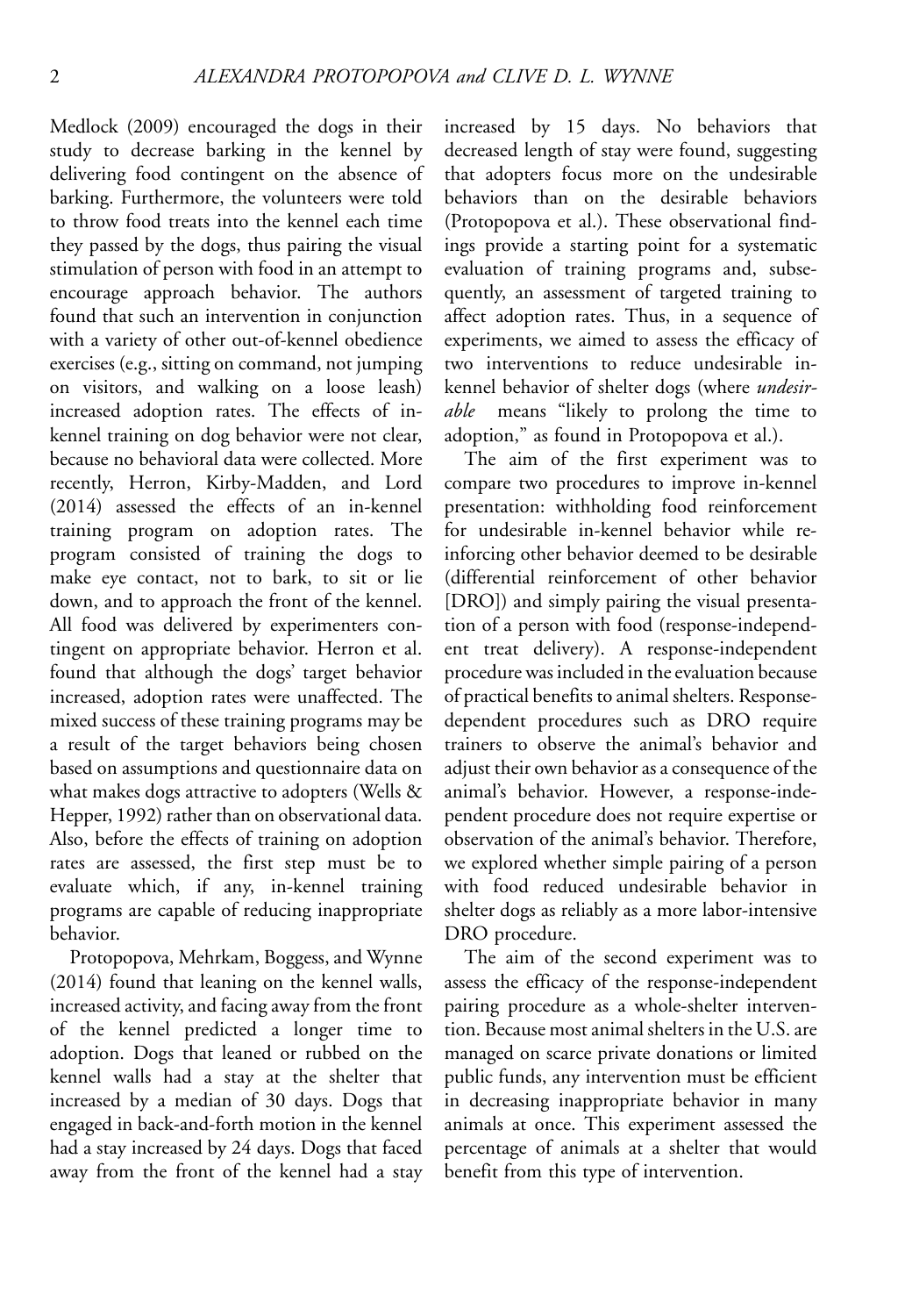#### EXPERIMENT 1

In a mixed between-subjects multiple baseline design, we aimed to assess whether both a response-dependent procedure (DRO) and response-independent pairing could decrease inappropriate behavior. The University of Florida Institutional Animal Care and Use Committee approved all procedures.

#### Method

Animals and housing. Twenty-four adoptable dogs, housed at the Alachua County Animal Services, served as subjects. Adoptable dogs were seized or surrendered dogs that were determined to be safe and healthy by staff. Dogs were included in the experiment if they had at least 4 days of high rates (exhibited in at least 50% of 5-s intervals) of undesirable behavior during the initial 5 days of baseline sessions. Dogs were housed in rows of adjacent kennels with cement walkways in front and in back. They were singly housed in kennels (1.0 m by 4.6 m by 2.1 m), with two thirds of the pen outdoors and the rest indoors. All kennels had cement floors and cement walls (1.2 m high) that were connected to the ceiling of the kennel with a chain-link fence. Each kennel contained a water dish, a food dish, and a small plastic bed in the inside portion of the kennel. The public could view dogs from the outside walkway 5 days per week. Staff fed the dogs and cleaned kennels daily before 9:30 a.m. Volunteers at the shelter unsystematically exercised, trained, and played with the dogs approximately one to three times per week on the shelter premises. Dogs left the shelter through adoption into a home, placement into a rescue organization, or through humane euthanasia.

Design and response measures. All participating dogs were randomly assigned into one of three conditions: DRO, response-independent pairing, or control (baseline-only) conditions. Furthermore, to ensure that any behavior change was due to the experimental condition and not

extraneous variables, dogs in the two experimental conditions were further randomly assigned into either a short (5 days) or long (10 days) baseline. Due to experimenter error, three dogs that were assigned to the 10 days of baseline instead received 11 days (Wendy in the DRO condition and Twizzler and Barkley in the response-independent condition). All dogs were enrolled in the study until they either left the shelter or 15 days had passed. After 15 days, the remaining nonadopted dogs entered a follow-up condition. Dogs in the response-independent pairing group for which the intervention was ineffective (Strider and Twizzler) were entered into the DRO condition. Unfortunately, only one dog (Barkley) remained at the shelter after completing the response-independent condition and was subsequently entered into a generalization phase followed by a maintenance phase.

The target behavior, undesirable in-kennel behavior, was an aggregate measure of the behaviors that had been previously found to predict a longer stay at the shelter ([Protopopova](https://www.researchgate.net/publication/270343189_In-Kennel_Behavior_Predicts_Length_of_Stay_in_Shelter_Dogs?el=1_x_8&enrichId=rgreq-d9647deb36cc5fed0820190c59a379ca-XXX&enrichSource=Y292ZXJQYWdlOzMwMzEyNTg5NTtBUzozNjMxMjEwMTAwNjk1MDRAMTQ2MzU4NjIwMzQ2MQ==) [et al., 2014](https://www.researchgate.net/publication/270343189_In-Kennel_Behavior_Predicts_Length_of_Stay_in_Shelter_Dogs?el=1_x_8&enrichId=rgreq-d9647deb36cc5fed0820190c59a379ca-XXX&enrichSource=Y292ZXJQYWdlOzMwMzEyNTg5NTtBUzozNjMxMjEwMTAwNjk1MDRAMTQ2MzU4NjIwMzQ2MQ==)). In addition, although barking was not found to predict a longer length of stay at the shelter, it was included in the aggregate measure because previous research had found that barking negatively affects the health and welfare of both shelter animals and staff ([Coppola, Enns, &](https://www.researchgate.net/publication/7131347_Noise_in_the_Animal_Shelter_Environment_Building_Design_and_the_Effects_of_Daily_Noise_Exposure?el=1_x_8&enrichId=rgreq-d9647deb36cc5fed0820190c59a379ca-XXX&enrichSource=Y292ZXJQYWdlOzMwMzEyNTg5NTtBUzozNjMxMjEwMTAwNjk1MDRAMTQ2MzU4NjIwMzQ2MQ==) [Grandin, 2006;](https://www.researchgate.net/publication/7131347_Noise_in_the_Animal_Shelter_Environment_Building_Design_and_the_Effects_of_Daily_Noise_Exposure?el=1_x_8&enrichId=rgreq-d9647deb36cc5fed0820190c59a379ca-XXX&enrichSource=Y292ZXJQYWdlOzMwMzEyNTg5NTtBUzozNjMxMjEwMTAwNjk1MDRAMTQ2MzU4NjIwMzQ2MQ==) Sales, Hubrecht, Peyvandi, Milligan, & Shield, 1997). Table 1 lists the operational definitions of each behavior that was included in the aggregate measure.

Procedure. To differentiate the experimenters from the multitude of people who walk by the kennels throughout the day, a salient stimulus (a bell) was chosen. An auditory rather than visual stimulus was chosen to ensure that the dogs were able to perceive it regardless of their position in the kennel. Furthermore, a bell ensured that the stimulus remained salient no matter who was holding it (which was assessed in the generalization condition). Before we assessed generalization of the intervention to a real-world application, the effects of the intervention on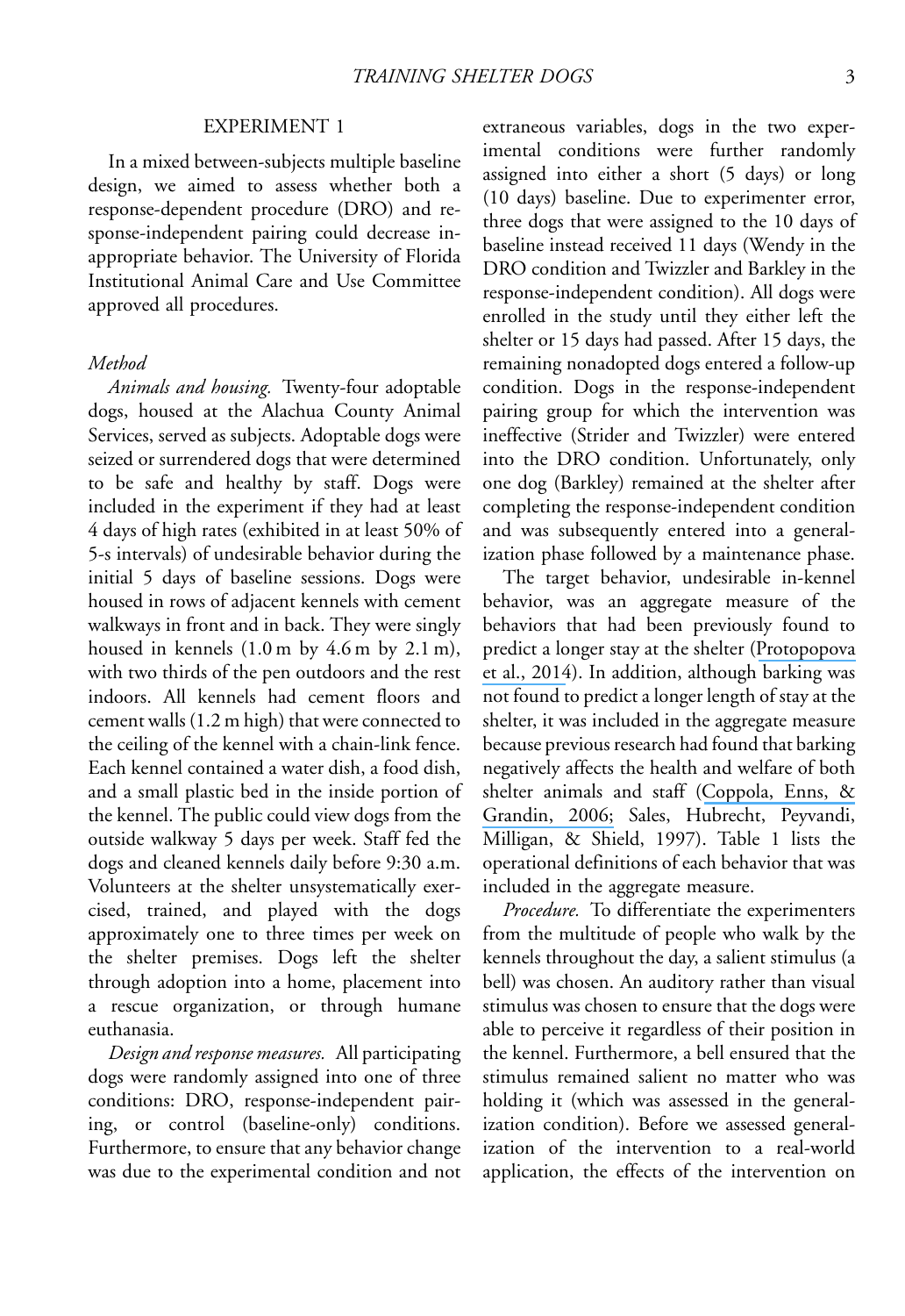|                                                                                             | Table 1 |  |
|---------------------------------------------------------------------------------------------|---------|--|
| Operational Definitions of All Behaviors That Comprised the Measure of Undesirable Behavior |         |  |

| Behavior                          | Operational definition                                                                                                  |  |
|-----------------------------------|-------------------------------------------------------------------------------------------------------------------------|--|
| Back of kennel or out of<br>sight | Dog is located behind the midpoint of the outdoor portion of the kennel or in the inside portion of the<br>kennel.      |  |
| Facing backward                   | No eyes are visible to the camera.                                                                                      |  |
| Contact with kennel walls         | Physical contact with the kennel wall, such as leaning or jumping on the wall (excludes contact with the<br>cage door). |  |
| Barking                           | Dog emits a bark, howl, or yelp.                                                                                        |  |

dog behavior needed to be evaluated. Therefore, a salient stimulus allowed a clear experimental demonstration of the effect of the independent variable (condition) on the behavior of dogs. Each dog received one session per day. The treats (Canine Carry Outs beef-flavored dog treats) were chosen for their relatively uniform shape, high palatability, and low cost.

All sessions started with a probe trial, in which an experimenter approached the kennel and began to video record the dog for 20 s while she rang a bell for the initial 2 s of the 20-s trial. All data on undesirable behavior were collected during the probe trials when no food was present.

Baseline. Baseline sessions consisted only of the probe trial. During these sessions, no further experimental procedures occurred for that day.

Response-independent pairing. After the probe trial, the experimenter conducted 10 pairing trials. The experimenter approached the kennel, rang a bell for approximately 2 s, and then threw a treat into the kennel, regardless of the dog's behavior. After an approximately 2-s intertrial interval, the experimenter approached the kennel and began the next trial.

DRO. After the probe trial, the experimenter conducted 10 training trials. Training consisted of an increasing interval resetting DRO. Each training trial began with an experimenter ringing the bell for approximately 2 s. The interval began at 2 s and increased by an additional 2 s with each reinforcer delivery. For example, if the dog did not exhibit undesirable behavior in Trial 1 (DRO 2 s), then Trial 2 consisted of DRO 4 s. Thus,

each consecutive trial increased the interval by 2 s, for a maximum of DRO 20 s in Trial 10. If the dog exhibited an undesirable behavior, the trial immediately ended, the dog was not provided a reinforcer, and the interval of the next trial was decreased by 2 s. If the dog failed to earn a reinforcer on the shortest interval (i.e., DRO 2<sub>s</sub>), the experimenter vocally prompted the dog to reposition itself (i.e., whistling or clicking the tongue) and gave a treat if the prompt resulted in no undesirable behavior for 2 s. After delivery of the food item, the experimenter walked away from the kennel for approximately 2s and either began a new training trial or moved to the next dog.

Generalization and maintenance. For one dog (Barkley) in the response-independent pairing condition, two additional types of sessions were conducted: generalization and maintenance. The generalization sessions were identical to a probe session, but an unfamiliar experimenter approached the kennel, rang the bell for approximately 2 s, and video recorded the dog for the remaining 20 s. The maintenance sessions consisted of the familiar experimenter conducting the daily probe sessions (identical to the baseline sessions).

Data analysis. All data collection occurred during the probe trials. Videos from the probe trials were coded using a partial-interval recording method, in which the occurrence or nonoccurrence of the target aggregate behavior was scored in 5-s bins. A randomly selected 43% of videos (172 of a total of 398) were coded by an independent observer who was blind to the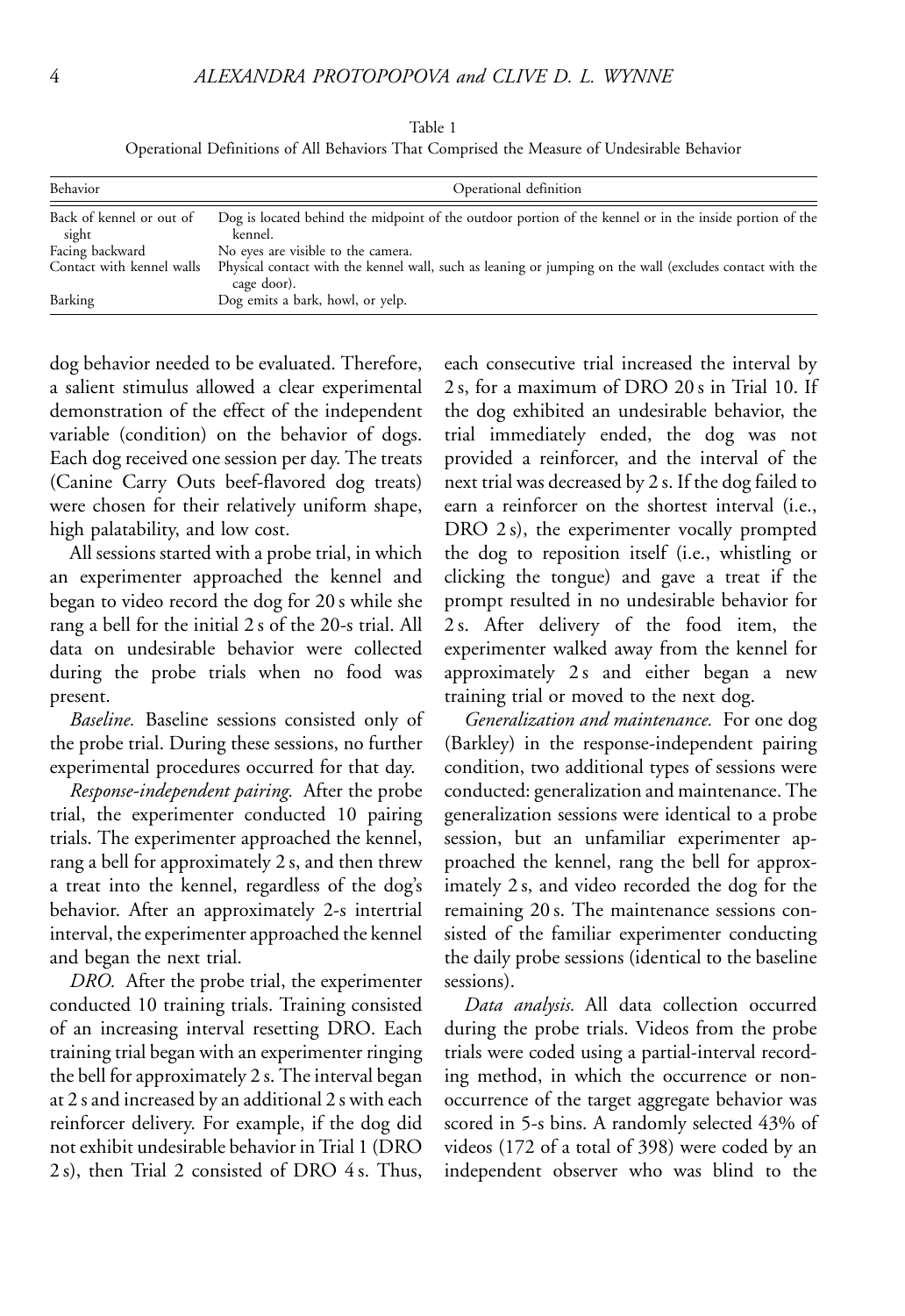hypothesis of the study. Interobserver agreement was calculated by dividing the number of intervals in which an agreement occurred (both observers agreed whether the aggregate undesirable behavior occurred or not) by the sum of agreements and disagreements and converting the result to a percentage. Interobserver agreement was 89% (range, 25% to 100%).

The multiple baseline design permitted an assessment of the effectiveness of each intervention on an individual level through visual analysis of the data. Furthermore, the median proportion of engagement in undesirable inkennel behavior in the intervention was subtracted from the median of the baseline sessions and divided by the median of the baseline for each dog to calculate the percentage change from baseline. To calculate percentage change for the control group of dogs, the median proportion of engagement in undesirable in-kennel behavior in the second half of the baseline sessions was subtracted from the median of the first half of the baseline sessions and divided by the median of the first half of the baseline sessions. The medians of all dogs in the three conditions (response-independent pairing, DRO, and control) were compared using Kruskal-Wallis tests with Mann-Whitney post-hoc tests.

# Results

Individual results provide evidence of the effectiveness of the DRO intervention for six dogs (Portia, Maggie, Droopy, Tanner, Noah, and Wendy) and of the response-independent pairing for four dogs (Julia, Diamond, Kenya, and Barkley; left and center panels of Figure 1). Portia, Droopy, Tanner, and Wendy showed decreases to almost zero levels of undesirable behavior with little variability in responding during the DRO intervention. Maggie and Nash showed decreases during the DRO intervention, but their responding was more variable. No Name and Halle did not show any decrease in undesirable behavior during the DRO intervention. Diamond, Kenya, and Barkley showed

decreases to almost zero levels with little variability during the response-independent intervention. Julia showed a decrease, but engaged in very high rates of undesirable behavior during two of eight response-independent intervention sessions. One additional dog, Bonnie, showed moderate improvement during response-independent pairing, marked by increased variability and a slightly lower level of responding compared to baseline. Tyler, Strider, and Twizzler did not show a decrease in undesirable behavior during the responseindependent intervention; in fact, Twizzler's rate of responding increased. Strider and Twizzler both did not show improvement when they were moved from the response-independent condition to the DRO condition. Barkley showed a treatment effect that generalized to another person ringing the bell. Barkley's target behavior maintained for four sessions in extinction and rose to baseline levels by Session 5. No dogs displayed an abrupt change in behavior in the control condition; however, one dog (Trey) gradually improved with time alone (Figure 1, right).

The median percentage decrease in undesirable behavior from baseline in the DRO condition was 88.13% (interquartile range  $[IQR] = 52.78\%$ ; in the response-independent condition it was  $66.43\%$  (IQR = 89.06%); and in the control condition an increase of 15.13%  $(IQR = 32.08%)$  was observed (Figure 2). A Kruskal-Wallis test revealed that the difference between conditions was statistically significant,  $H(2) = 6.49$ ,  $p = .039$ . Mann-Whitney tests revealed that both DRO and response-independent conditions differed from the control condition ( $p = .02$  and  $p = .04$ , respectively) but not from each other  $(p > .05)$ .

# EXPERIMENT 2

To evaluate the effectiveness of the responseindependent pairing on a whole-shelter population level, a multiple baseline design across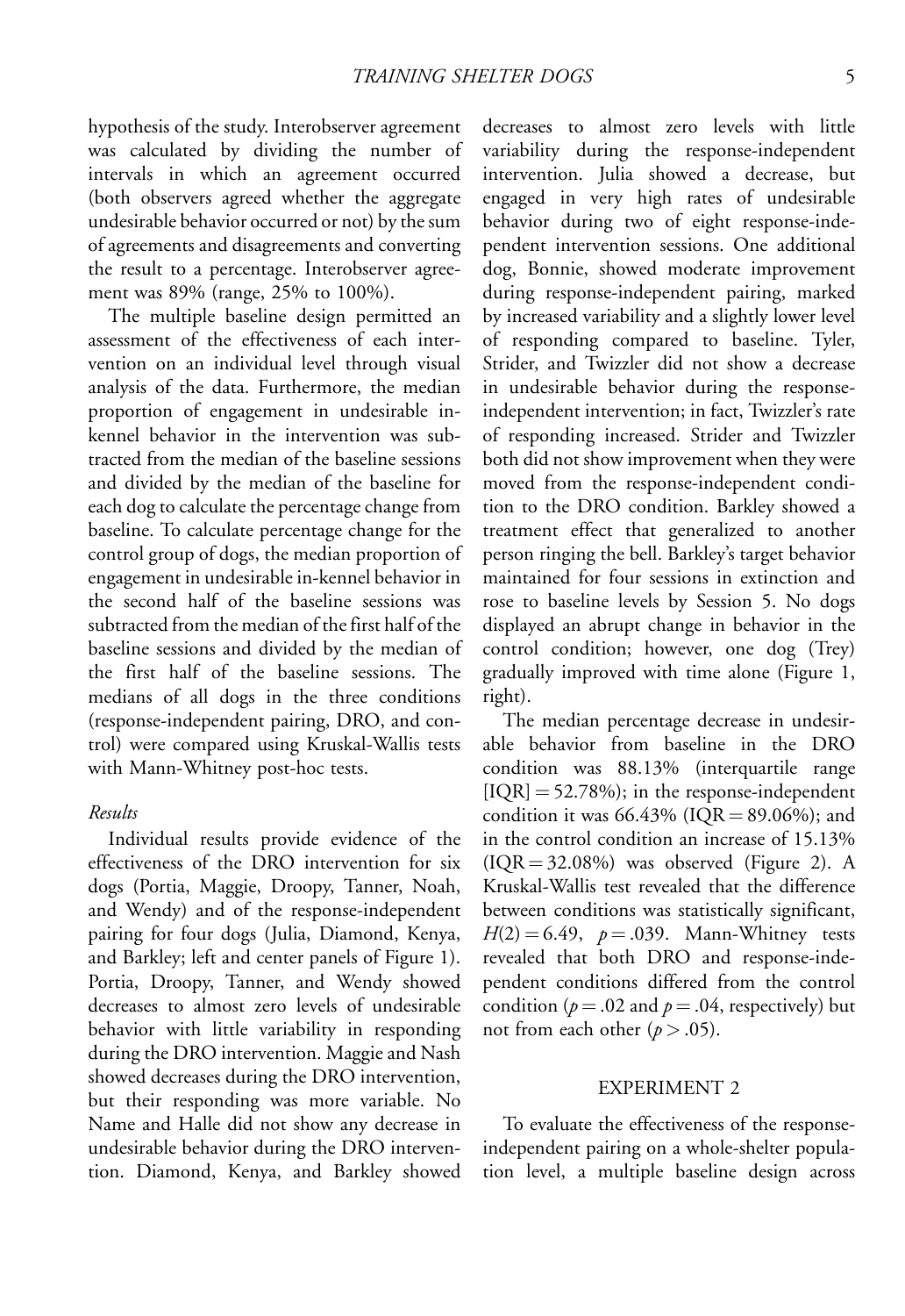

Figure 1. The proportion of undesirable in-kennel behavior during probe trials by dog and experimental condition in Experiment 1. Barkley received a generalization session (Session 17) followed by five maintenance sessions (Sessions 18 through 22).

shelter sides was conducted. The University of Florida Institutional Animal Care and Use Committee approved all procedures.

#### Method

Animals and housing. Adoptable dogs from the same shelter as in Experiment 1 were used. The shelter's 70 dog kennels were divided into two halves of 35 kennels each: the front half that faced the entrance of the shelter (Side A) and the back half that faced the back of the shelter (Side B). All adoptable dogs in a given day were included in the study; therefore, the total number of animals varied daily  $(M = 64.1;$ range, 56 to 70). Assignment of dogs to each half was conducted by the shelter staff, who were not informed of the purposes of the study. As a

dog became available for adoption, staff unsystematically placed the dog into any empty kennel on either side.

Design and response measurements. Both sides received four sessions of baseline (one session per day), after which Side B entered into four sessions of the intervention while Side A remained in baseline. After eight sessions, Side A also entered into the intervention condition.

Undesirable in-kennel behavior was coded as either occurring or not occurring for each kennel, resulting in a percentage of dogs in each side of the shelter that engaged in undesirable in-kennel behavior. A second independent observer, who was blind to the hypothesis of the study, coded all videos. Interobserver agreement was calculated by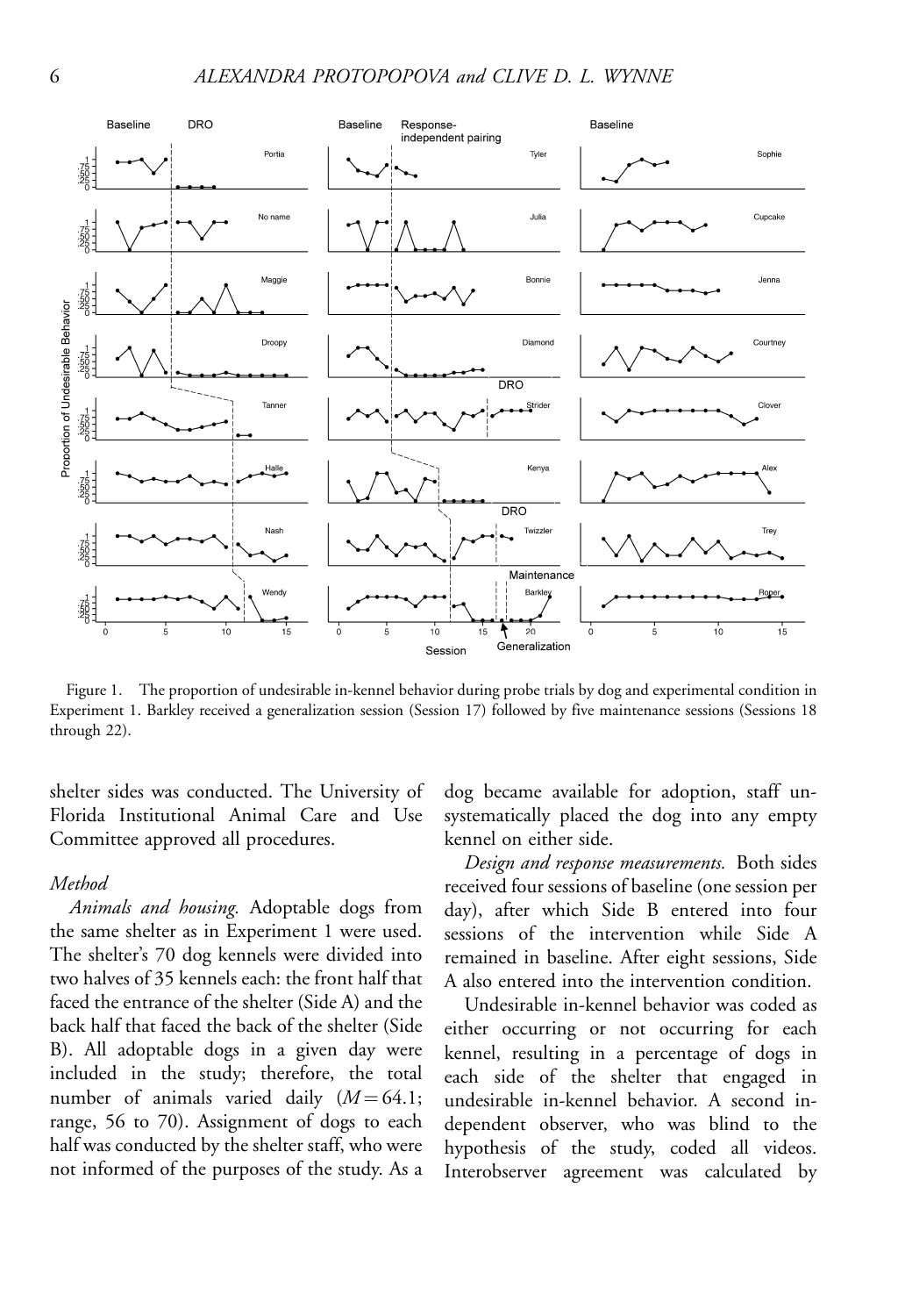

Figure 2. The median percentage change from baseline to the intervention condition (or to the second half of baseline in the control condition) of undesirable behavior across all dogs in each condition of Experiment 1. The shaded boxes show the interquartile range (IQR), the whiskers show the maximum 1.5 IQR, and dots show outliers.

dividing the number of agreements (both observers agreed that the dog was behaving undesirably or not) by the sum of agreements and disagreements and converting the result to a percentage. Average interobserver agreement was 95% (range across days, 91% to 100%).

Procedure. To conduct a baseline session for one side of the shelter, the experimenter walked in front of each kennel and rang the bell for approximately 2 s in front of each kennel while video recording each dog for those 2 s. To conduct intervention sessions, the experimenter walked in front of each kennel in consecutive order, rang the bell for approximately 2 s, and then threw a treat to each dog. The experimenter walked in front of the kennels in this way for a total of 10 pairing trials. Because the experimenter trained all of the dogs on one side consecutively, the intertrial intervals varied from 2 s to approximately 40 s (the amount of time it took to walk by 35 kennels). All data were recorded during the initial 2 s in both baseline and intervention sessions.

Data analysis. The effectiveness of the intervention on a whole shelter level was assessed using descriptive statistics and visual inspection of the data. The median percentage of dogs that engaged in undesirable behavior across days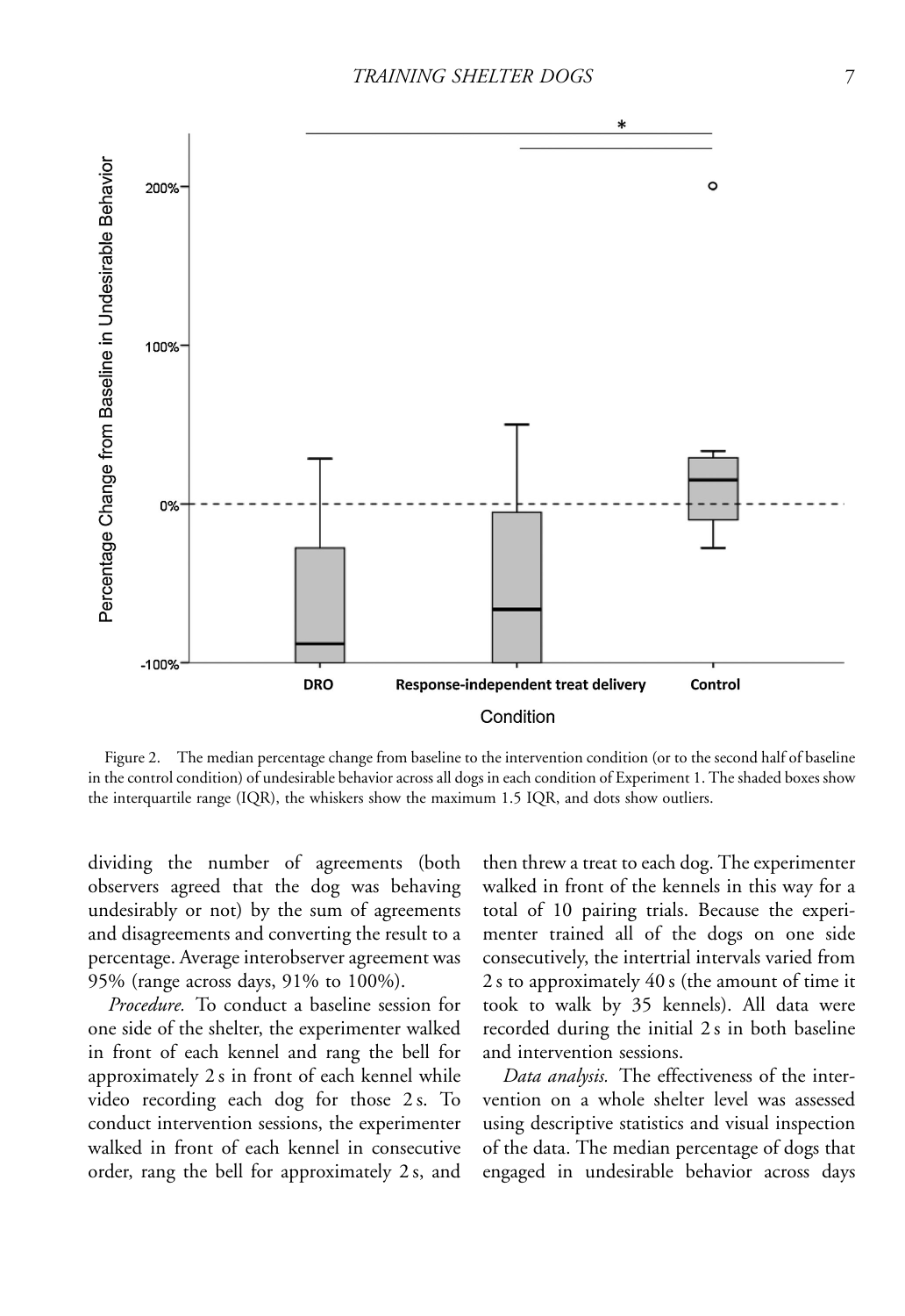during baseline and intervention was compared using a Mann-Whitney test.

## Results

Both sides of the shelter contained a high number of dogs that engaged in undesirable behavior, but this number decreased on each side as soon as the dogs were entered into the intervention condition (Figure 3). The median percentage of dogs that engaged in undesirable behavior in baseline was  $41\%$  (IQR = 15.9%) for Side A and  $41.4\%$  (IQR = 3%) for Side B. During the intervention, the median percentage decreased to  $4.8\%$  (IQR = 3%) for Side A and to 16.8% ( $IQR = 6.1\%$ ) for Side B. The total median percentage decrease from baseline to intervention for both sides was 67.5%. A Mann-Whitney test confirmed that the percentage of dogs that engaged in undesirable behavior was larger during baseline than during intervention days ( $U = -4.16$ ,  $p < .001$ ).

# DISCUSSION

A response-independent treat-delivery intervention both decreased undesirable behavior in kenneled shelter dogs and decreased the number of dogs that engaged in undesirable behavior in the shelter population as much as a more laborintensive DRO procedure. Experiment 1 demonstrated that both the DRO and responseindependent interventions decreased undesirable in-kennel behavior in shelter dogs. More dogs exposed to the DRO condition showed a treatment effect (six dogs in the DRO condition and five in the response-independent condition),



Figure 3. The percentage of dogs that engaged in undesirable behavior by shelter side in Experiment 2.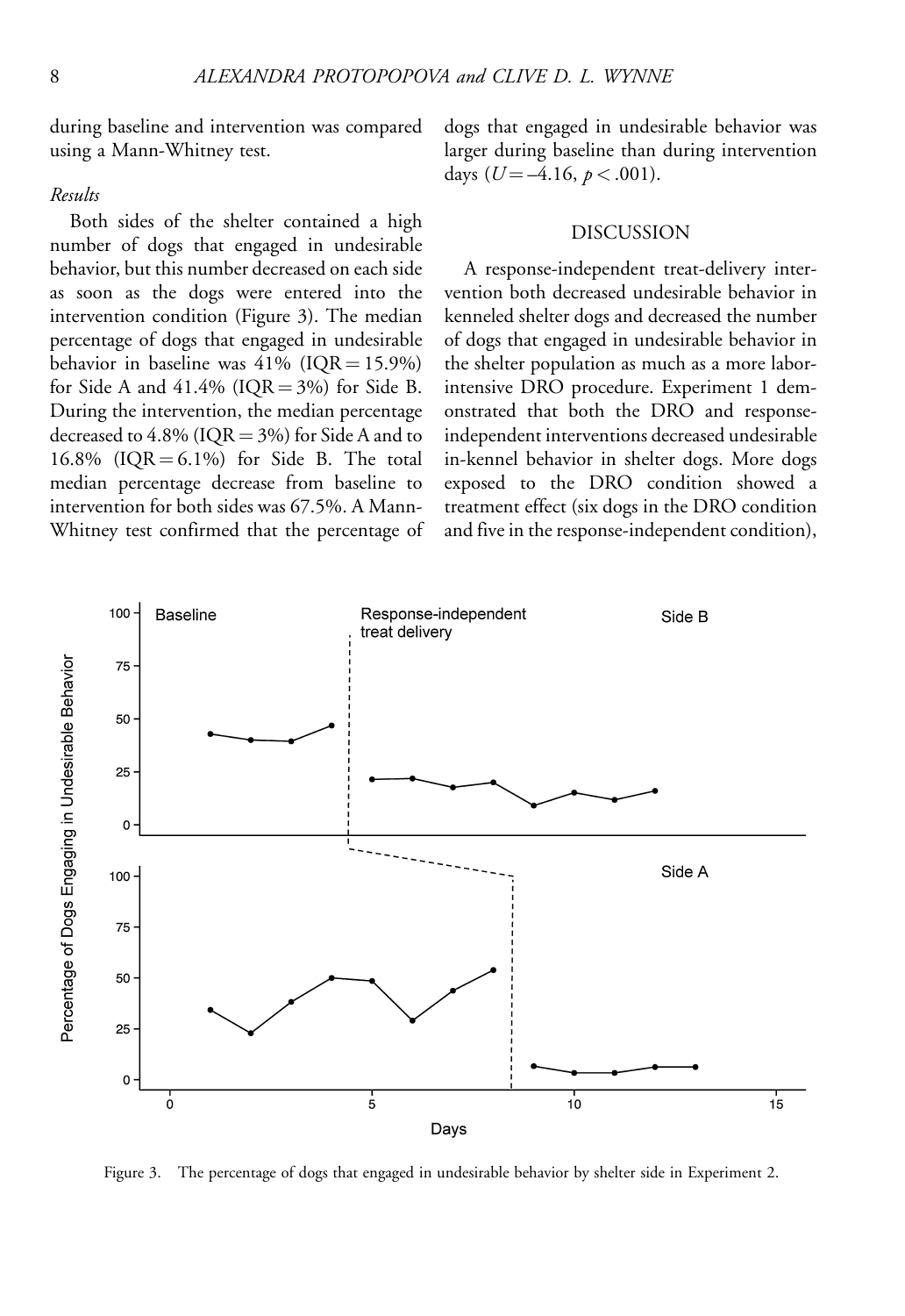but on a group level, the effects of the two conditions were not statistically different from each other.

As an intervention, response-independent treat delivery presents several advantages over DRO. First, the amount of time it takes to administer the response-independent intervention is substantially less; this is an important advantage, because animal shelters often have many animals that need intervention but not enough staff members or volunteers to administer it. For example, the shelter in which the study was conducted can house 70 adoptable dogs at one time. The DRO intervention required about 2 hr per day for the shelter (about 110 s per dog), whereas the responseindependent procedure could be completed in just over 20 min (about 20 s per dog). Second, the response-independent intervention is much easier to administer and does not require any particular skills related to animal training. However, to administer a DRO on an increasing interval schedule successfully, the trainer needs to observe the animal's behavior, count interval lengths, and deliver treats at precise times. Response-independent intervention, on the other hand, simply requires the trainer to throw a piece of food into the kennel without observing any behavior and largely regardless of timing.

In Experiment 1, aggregating data for group comparisons showed seemingly larger differences between the intervention and the control conditions when compared to differences apparent in individual data. To aggregate the measures of undesirable behavior, the medians of all sessions in a phase were measured. Through this statistical manipulation, sessions with unusually high or low rates of behavior did not influence the outcomes. Also, by aggregating across all dogs, individual variability was lost. Therefore, the final medians were not necessarily representative of the effect of the interventions on any individual dog. Furthermore, it is clear from individual data that the intervention was not, in fact, effective for all dogs. Therefore,

Experiment 2 aimed to determine what percentage of dogs would benefit from the responseindependent pairing intervention. Questions remain as to why the interventions were effective for some dogs and not for others. Identification of variables that can predict success of interventions might be worthwhile to pursue in future research.

The results of Experiment 1 showed that a decrease in inappropriate behavior is possible through response-independent pairing; however, the proportion of the animals for which this intervention would be effective was unclear. Experiment 2 showed that response-independent pairing was an effective way to reduce undesirable behavior at the population level. The intervention significantly reduced the number of dogs that engaged in undesirable behavior and was effective for the majority of the animals at the shelter.

It is important to note, however, that the dogs' behavior was monitored for only 20 s in Experiment 1 and for 2s in Experiment 2. Previous research has shown that visitors spend an average of approximately only 20 s looking at each shelter dog ([Wells & Hepper, 2001](https://www.researchgate.net/publication/233664847_The_Behavior_of_Visitors_Towards_Dogs_Housed_in_an_Animal_Rescue_Shelter?el=1_x_8&enrichId=rgreq-d9647deb36cc5fed0820190c59a379ca-XXX&enrichSource=Y292ZXJQYWdlOzMwMzEyNTg5NTtBUzozNjMxMjEwMTAwNjk1MDRAMTQ2MzU4NjIwMzQ2MQ==); data derived by including dogs that were not viewed by the visitors). Therefore, 20 s was chosen as the target interval for Experiment 1. Nevertheless, it is possible that observing dogs for longer durations would have provided more information about the effects of training on undesirable behavior.

One limitation of the present study is that the use of a salient stimulus, the bell, might decrease the external validity of our results. The bell was used to enhance the discriminability of training sessions from extinction sessions (in which staff members, volunteers, and members of the public visited the dogs). Because the aim of the study was to demonstrate the effect of training and food pairing on the behavior of dogs and to avoid extraneous variables, a stimulus unique to the study was used.

It remains to be shown whether other stimuli, such as the visual presentation of shelter visitors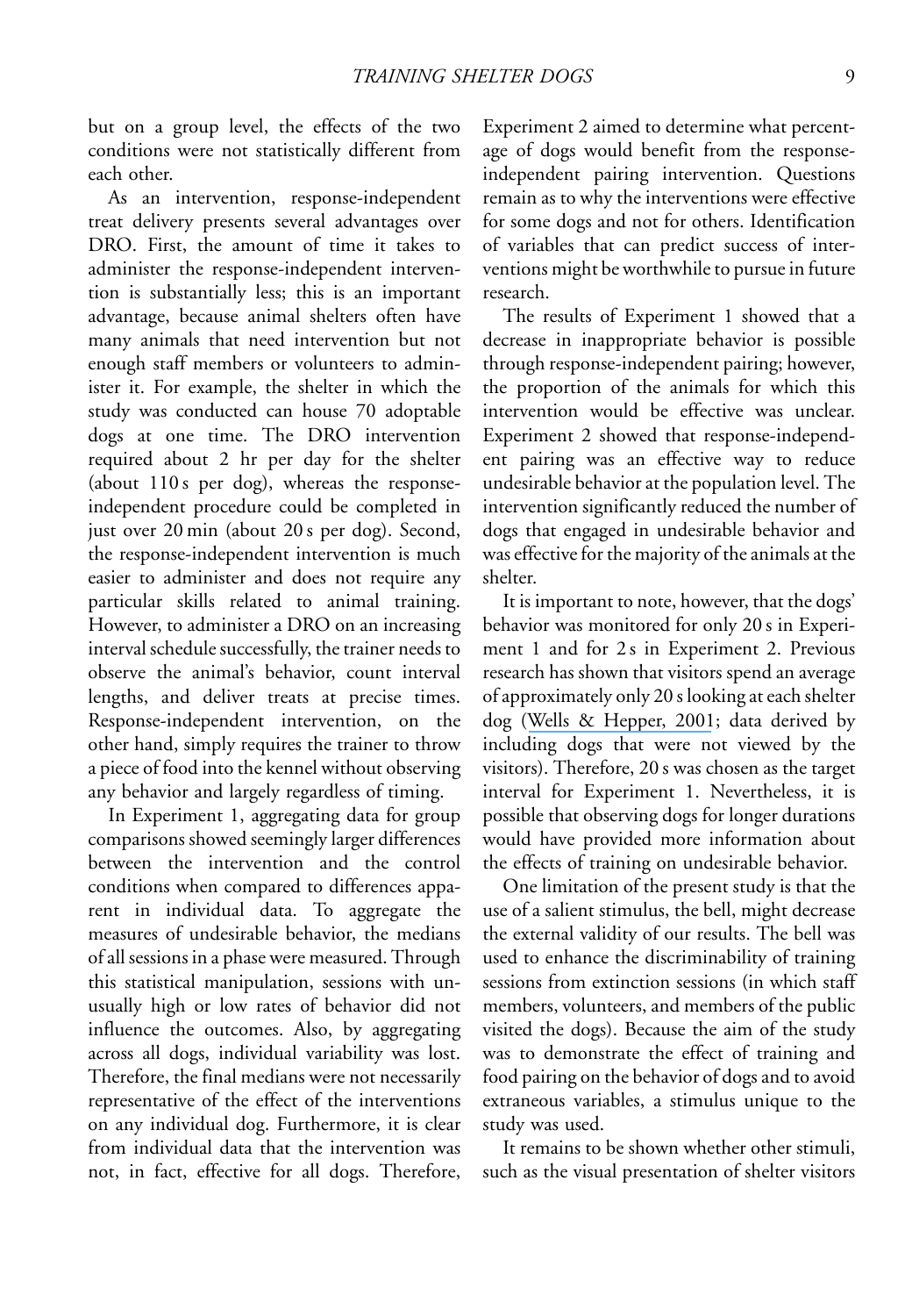in front of the dogs' kennels, can be substituted for the bell. A follow-up study might evaluate a response-independent pairing procedure in which all people who walk by the kennels deliver treats to the dogs. However, such a procedure presents several challenges. First, the use of a visual cue rather than an auditory cue may present a challenge for the dogs. Many shelters are designed in such a way that the dogs are able to enter a different portion of the kennel away from the public. If the dogs are facing away in the back compartment of the kennel, they are unlikely to detect a quickly passing visual stimulus of a person walking by. One solution may be to prevent the dogs from entering the back portion by designing kennels without compartments, or closing the door to the back compartment (most kennels have a divider between compartments for ease of cleaning). However, this solution may present welfare concerns because dogs use both compartments for different purposes: the front for toileting and the back for eating and resting ([Wagner, New](https://www.researchgate.net/publication/262302129_Elimination_Behavior_of_Shelter_Dogs_Housed_in_Double_Compartment_Kennels?el=1_x_8&enrichId=rgreq-d9647deb36cc5fed0820190c59a379ca-XXX&enrichSource=Y292ZXJQYWdlOzMwMzEyNTg5NTtBUzozNjMxMjEwMTAwNjk1MDRAMTQ2MzU4NjIwMzQ2MQ==)[bury, Kass, & Hurley, 2014](https://www.researchgate.net/publication/262302129_Elimination_Behavior_of_Shelter_Dogs_Housed_in_Double_Compartment_Kennels?el=1_x_8&enrichId=rgreq-d9647deb36cc5fed0820190c59a379ca-XXX&enrichSource=Y292ZXJQYWdlOzMwMzEyNTg5NTtBUzozNjMxMjEwMTAwNjk1MDRAMTQ2MzU4NjIwMzQ2MQ==)). Another solution may be to evaluate a compound stimulus of the visual presentation of a person together with an auditory cue that may be presented only once when a visitor enters the shelter. For example, a bell on the door to the entire shelter might function as a discriminative stimulus to alert the dogs that visitors will be walking by and delivering treats.

A second concern, which could be overcome with staff training, is that the dogs might encounter many extinction trials in which shelter staff members do not deliver any treats when they walk by the kennels. An assessment of how many extinction trials dogs can withstand before undesirable behavior increases would address this concern. In Experiment 1, we attempted to evaluate this resistance to extinction with maintenance sessions. Unfortunately, only one dog, Barkley, stayed long enough at the shelter to enter these sessions. Barkley exhibited low rates of undesirable behavior for four consecutive

maintenance sessions, in which the bell was rung but no food was presented, but reverted to original levels of undesirable behavior by the fifth session. Thus, it appears that, at least for Barkley, the pairing procedure resulted in behavior that was quite resistant to extinction; however, many more dogs need to be assessed before any firm conclusions can be drawn.

Another limitation of the current study was that we decided on a fixed number of sessions that each dog would stay in baseline and in intervention conditions instead of changing phases based on visual analysis of the data. This decision was made to facilitate statistical analysis for group comparisons. However, this decision sacrificed experimental control, because some dogs exhibited changes in behavior immediately before the phase changes. For example, Twizzler, Diamond, and to a lesser degree, Nash all showed decreasing trends during baseline. Therefore, for Diamond and Nash, it is difficult to determine whether the experimental condition was responsible for the decrease in undesirable behavior or whether other variables, such as maturation, played a role. Furthermore, it was unfortunate (from an experimental standpoint) that several dogs left the shelter before definitive conclusions could be drawn from their data. Tanner experienced only two sessions of DRO. We suggest that the intervention was effective based on the low rate of responding during those sessions; however, drawing a clearer conclusion would require similar low rates across at least a few more sessions. We determined that Tyler did not show an improvement during the response-independent intervention; however, he exhibited a decreasing trend that may have resulted in a substantial decrease if more sessions had been conducted.

A theoretical question remains as to whether the bell in the response-independent condition functioned as a conditioned stimulus, a discriminative stimulus for approaching the food, or both. One argument against the hypothesis that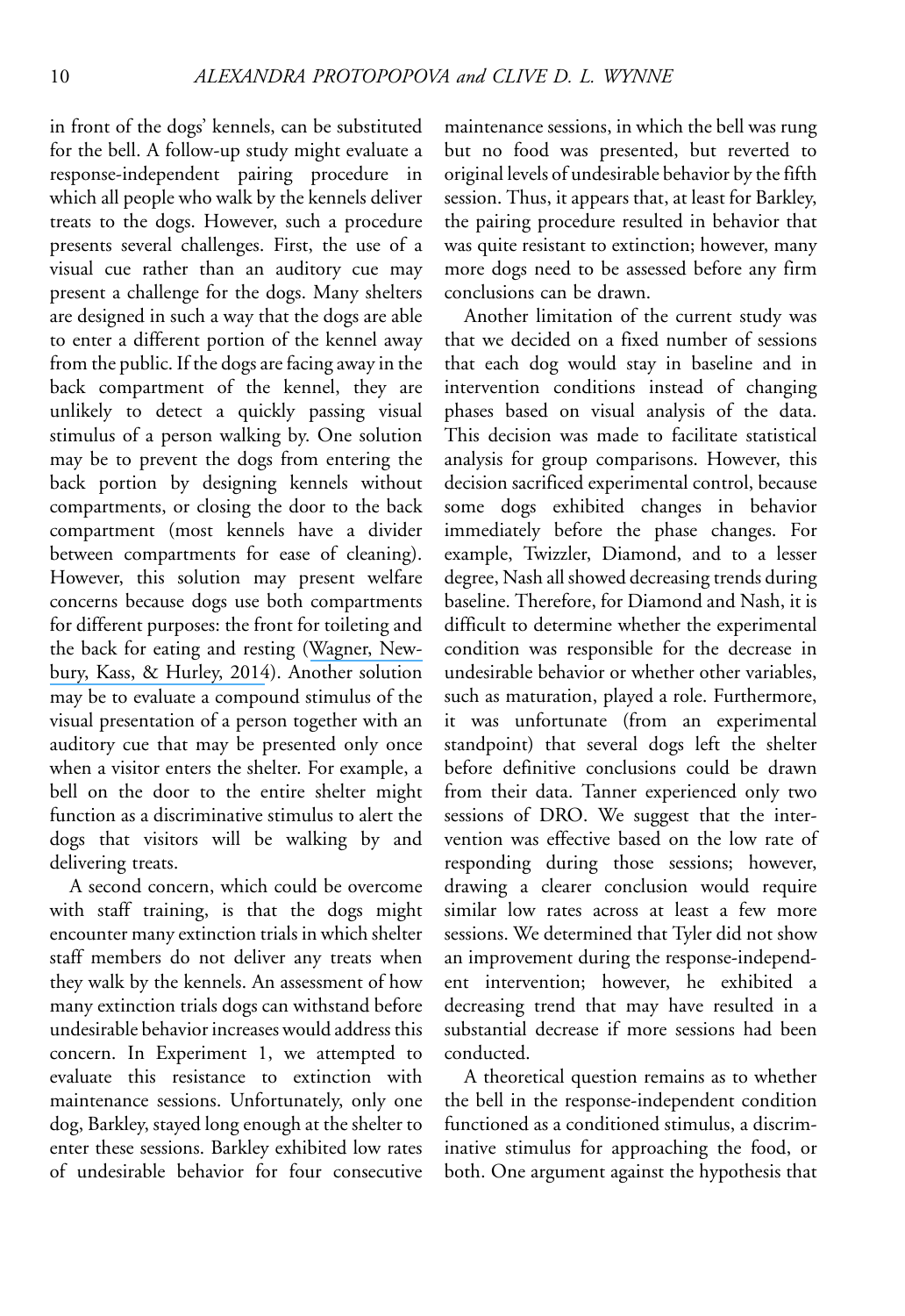the bell functioned as a conditioned stimulus is that it was sometimes presented in a backward conditioning arrangement. For example, a dog in Kennel 1 heard the bell, then received food, then heard the bell again repeatedly over an extended period of time while the 34 other dogs on its side of the shelter received treats. This would argue against considering the ringing of the bell as a conditioned stimulus. It is possible, however, that the individual pattern of bell ringing audible to each kennel became the conditioned stimulus and not the ringing of the bell in front of any one kennel alone. Furthermore, the bell may have been part of a compound stimulus that included the visual presentation of the experimenter. In both experiments, dogs could theoretically hear the bell while the experimenter was working with other dogs, thus suggesting that the compound stimulus might have been in effect.

If the bell indeed elicited conditioned behavior, then it is interesting that these responses happened to correspond with what adopters desire in a kenneled dog. Pavlov (2003) described the conditioned stimulus in his studies as eliciting motor patterns such as orienting towards the experimenter (p. 184), turning of the head towards the conditioned stimulus, licking and smacking of the lips, and, of course, salivation (p. 30). Jenkins, Barrera, Ireland, and [Woodside \(1978\)](https://www.researchgate.net/publication/222276997_Signal-centered_action_patterns_of_dogs_in_appetitive_classical_conditioning?el=1_x_8&enrichId=rgreq-d9647deb36cc5fed0820190c59a379ca-XXX&enrichSource=Y292ZXJQYWdlOzMwMzEyNTg5NTtBUzozNjMxMjEwMTAwNjk1MDRAMTQ2MzU4NjIwMzQ2MQ==) showed orientation and approach to a conditioned appetitive stimulus; however, some of the dogs barked in response to the buzzer that signaled food delivery. Similarly, in the present study, several dogs continued to bark and behave undesirably in the kennel. Surprisingly, little research has focused on conditioned appetitive stimuli in the dog throughout the history of psychology ([Feuer](https://www.researchgate.net/publication/228475061_A_History_of_Dogs_as_Subjects_in_North_American_Experimental_Psychological_Research?el=1_x_8&enrichId=rgreq-d9647deb36cc5fed0820190c59a379ca-XXX&enrichSource=Y292ZXJQYWdlOzMwMzEyNTg5NTtBUzozNjMxMjEwMTAwNjk1MDRAMTQ2MzU4NjIwMzQ2MQ==)[bacher & Wynne, 2011](https://www.researchgate.net/publication/228475061_A_History_of_Dogs_as_Subjects_in_North_American_Experimental_Psychological_Research?el=1_x_8&enrichId=rgreq-d9647deb36cc5fed0820190c59a379ca-XXX&enrichSource=Y292ZXJQYWdlOzMwMzEyNTg5NTtBUzozNjMxMjEwMTAwNjk1MDRAMTQ2MzU4NjIwMzQ2MQ==)). To determine whether the observed effect was Pavlovian, a control condition, in which the bell and food were delivered in a random sequence, should be conducted.

It is also possible that the response-independent delivery of food may be considered a noncontingent reinforcement intervention (e.g., Vollmer, Iwata, Zarcone, Smith, & Mazaleski, 1993) and decreased behavior either through disruption of the contingency between the undesirable behavior and the food reinforcer or by satiating the dogs with food and thus creating an abolishing operation. However, the functional reinforcer for the undesirable behavior was probably not food; thus, this interpretation is unlikely to be correct. An alternative mechanism for the decrease in undesirable behavior may be the differential reinforcement of incompatible behavior, in that the consumption of the food in the front of the kennel was incompatible with any undesirable behaviors (i.e., barking, staying in the back of the kennel, turning away, etc.). Thus, the bell might have functioned as a discriminative stimulus that signaled the possibility of reinforcement for the incompatible and competing behavior associated with food consumption.

In conclusion, a response-independent treatdelivery intervention, regardless of the actual mechanism of action, in which a salient stimulus is paired with food, can decrease undesirable inkennel behavior, such as increased pacing, staying in the back of the kennel, rubbing or leaning on kennel walls, and barking, in shelter dogs. This procedure was found to be as effective as a more labor-intensive DRO procedure and thus presents an effective and efficient method to decrease undesirable behavior. Therefore, this procedure can be easily used in animal shelters to improve in-kennel presentation and, subsequently, might increase the adoption rate of dogs.

#### **REFERENCES**

- [The American Society for the Prevention of Cruelty to](https://www.researchgate.net/publication/7131347_Noise_in_the_Animal_Shelter_Environment_Building_Design_and_the_Effects_of_Daily_Noise_Exposure?el=1_x_8&enrichId=rgreq-d9647deb36cc5fed0820190c59a379ca-XXX&enrichSource=Y292ZXJQYWdlOzMwMzEyNTg5NTtBUzozNjMxMjEwMTAwNjk1MDRAMTQ2MzU4NjIwMzQ2MQ==) Animals. (2011). Pet statistics[. Retrieved from http://](https://www.researchgate.net/publication/7131347_Noise_in_the_Animal_Shelter_Environment_Building_Design_and_the_Effects_of_Daily_Noise_Exposure?el=1_x_8&enrichId=rgreq-d9647deb36cc5fed0820190c59a379ca-XXX&enrichSource=Y292ZXJQYWdlOzMwMzEyNTg5NTtBUzozNjMxMjEwMTAwNjk1MDRAMTQ2MzU4NjIwMzQ2MQ==) [www.aspca.org/about-us/faq](https://www.researchgate.net/publication/7131347_Noise_in_the_Animal_Shelter_Environment_Building_Design_and_the_Effects_of_Daily_Noise_Exposure?el=1_x_8&enrichId=rgreq-d9647deb36cc5fed0820190c59a379ca-XXX&enrichSource=Y292ZXJQYWdlOzMwMzEyNTg5NTtBUzozNjMxMjEwMTAwNjk1MDRAMTQ2MzU4NjIwMzQ2MQ==)
- [Coppola, C. L., Enns, R. M., & Grandin, T. \(2006\). Noise](https://www.researchgate.net/publication/7131347_Noise_in_the_Animal_Shelter_Environment_Building_Design_and_the_Effects_of_Daily_Noise_Exposure?el=1_x_8&enrichId=rgreq-d9647deb36cc5fed0820190c59a379ca-XXX&enrichSource=Y292ZXJQYWdlOzMwMzEyNTg5NTtBUzozNjMxMjEwMTAwNjk1MDRAMTQ2MzU4NjIwMzQ2MQ==) [in the animal shelter environment: Building design and](https://www.researchgate.net/publication/7131347_Noise_in_the_Animal_Shelter_Environment_Building_Design_and_the_Effects_of_Daily_Noise_Exposure?el=1_x_8&enrichId=rgreq-d9647deb36cc5fed0820190c59a379ca-XXX&enrichSource=Y292ZXJQYWdlOzMwMzEyNTg5NTtBUzozNjMxMjEwMTAwNjk1MDRAMTQ2MzU4NjIwMzQ2MQ==) [the effects of daily noise exposure.](https://www.researchgate.net/publication/7131347_Noise_in_the_Animal_Shelter_Environment_Building_Design_and_the_Effects_of_Daily_Noise_Exposure?el=1_x_8&enrichId=rgreq-d9647deb36cc5fed0820190c59a379ca-XXX&enrichSource=Y292ZXJQYWdlOzMwMzEyNTg5NTtBUzozNjMxMjEwMTAwNjk1MDRAMTQ2MzU4NjIwMzQ2MQ==) Journal of Applied [Animal Welfare Science](https://www.researchgate.net/publication/7131347_Noise_in_the_Animal_Shelter_Environment_Building_Design_and_the_Effects_of_Daily_Noise_Exposure?el=1_x_8&enrichId=rgreq-d9647deb36cc5fed0820190c59a379ca-XXX&enrichSource=Y292ZXJQYWdlOzMwMzEyNTg5NTtBUzozNjMxMjEwMTAwNjk1MDRAMTQ2MzU4NjIwMzQ2MQ==), 9, 1–7.